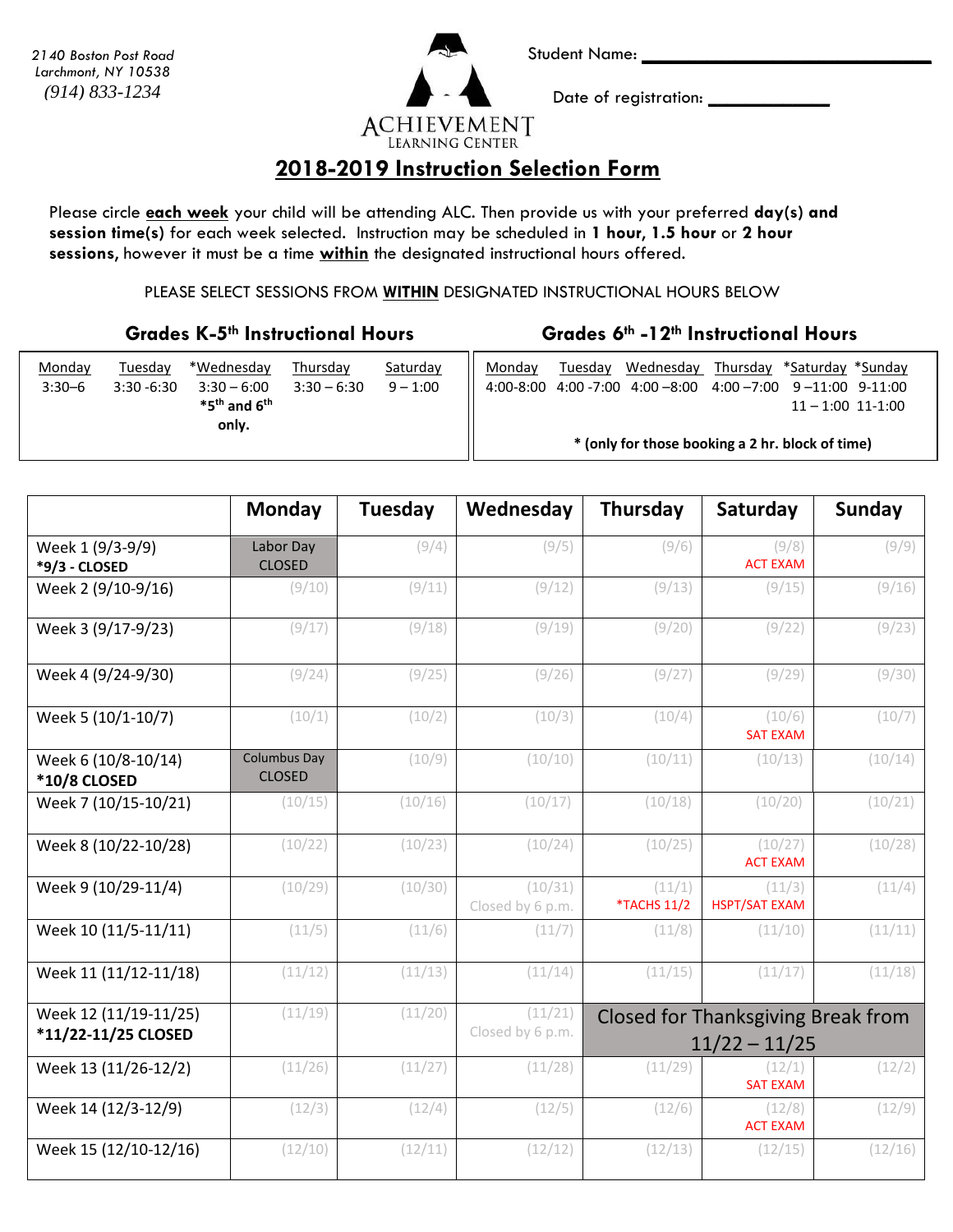|                                                                | Monday                                         | Tuesday | Wednesday                                                                                                                                                                         | <b>Thursday</b> | Saturday                                  | Sunday |  |
|----------------------------------------------------------------|------------------------------------------------|---------|-----------------------------------------------------------------------------------------------------------------------------------------------------------------------------------|-----------------|-------------------------------------------|--------|--|
| Week 16 (12/17-12/23)                                          | (12/17)                                        | (12/18) | (12/19)                                                                                                                                                                           | (12/20)         |                                           |        |  |
| Week 17 (12/24-12/30)<br>*Closed for Winter Break              | Closed for Winter Break From $12/21 - 1/1$     |         |                                                                                                                                                                                   |                 |                                           |        |  |
| Week 18 (12/31-1/6)                                            |                                                |         | (1/2)                                                                                                                                                                             | (1/3)           | (1/5)                                     | (1/6)  |  |
| Week 19 (1/7-1/13)                                             | (1/7)                                          | (1/8)   | (1/9)                                                                                                                                                                             | (1/10)          | (1/12)                                    | (1/13) |  |
| Week 20 (1/14-1/20)                                            | (1/14)                                         | (1/15)  | (1/16)                                                                                                                                                                            | (1/17)          | (1/19)                                    | (1/20) |  |
| Week 21 (1/21-1/27)<br>*1/21 - CLOSED                          | M.L. King Day<br><b>CLOSED</b>                 | (1/22)  | (1/23)                                                                                                                                                                            | (1/24)          | (1/26)                                    | (1/27) |  |
| Week 22 (1/28-2/3)                                             | (1/28)                                         | (1/29)  | (1/30)                                                                                                                                                                            | (1/31)          | (2/2)                                     | (2/3)  |  |
| Week 23 (2/4-2/10)                                             | (2/4)                                          | (2/5)   | (2/6)                                                                                                                                                                             | (2/7)           | (2/9)<br><b>ACT EXAM (not</b><br>in $NY)$ | (2/10) |  |
| Week 24 (2/11-2/17)                                            | (2/11)                                         | (2/12)  | (2/13)                                                                                                                                                                            | (2/14)          | (2/16)                                    | (2/17) |  |
| Week 25 (2/18-2/24)<br>*Closed for Mid-Winter<br><b>Recess</b> |                                                |         | Closed for Mid-Winter Recess From 2/18-2/24                                                                                                                                       |                 |                                           |        |  |
| Week 26 (2/25-3/3)                                             | (2/25)                                         | (2/26)  | (2/27)                                                                                                                                                                            | (2/28)          | (3/2)                                     | (3/3)  |  |
| Week 27 (3/4-3/10)                                             | (3/4)                                          | (3/5)   | (3/6)                                                                                                                                                                             | (3/7)           | (3/9)<br><b>SAT EXAM</b>                  | (3/10) |  |
| Week 28 (3/11-3/17)                                            | (3/11)                                         | (3/12)  | (3/13)                                                                                                                                                                            | (3/14)          | (3/16)                                    | (3/17) |  |
| Week 29 (3/18-3/24)                                            | (3/18)                                         | (3/19)  | (3/20)                                                                                                                                                                            | (3/21)          | (3/23)                                    | (3/24) |  |
| Week 30 (3/25-3/31)                                            | (3/25)                                         | (3/26)  | (3/27)                                                                                                                                                                            | (3/28)          | (3/30)                                    | (3/31) |  |
| Week 31 (4/1-4/7)                                              | (4/1)                                          | (4/2)   | (4/3)                                                                                                                                                                             | (4/4)           | (4/6)                                     | (4/7)  |  |
| Week 31 (4/8-4/14)                                             | (4/8)                                          | (4/9)   | (4/10)                                                                                                                                                                            | (4/11)          | (4/13)<br><b>ACT EXAM</b>                 | (4/14) |  |
|                                                                |                                                |         |                                                                                                                                                                                   |                 |                                           |        |  |
|                                                                |                                                |         |                                                                                                                                                                                   |                 |                                           |        |  |
| For text reminders: (only 1 number per family)                 |                                                |         |                                                                                                                                                                                   |                 |                                           |        |  |
|                                                                |                                                |         |                                                                                                                                                                                   |                 |                                           |        |  |
|                                                                |                                                |         |                                                                                                                                                                                   |                 |                                           |        |  |
| Additional charges include:<br>s                               | for the Diagnostic Assessment<br>for materials |         | After reviewing the Rate Card I have registered for the ____________ hour instructional package for \$_____________.<br>Total amount due prior to the first day of instruction \$ |                 |                                           |        |  |
| Parent's Signature                                             |                                                |         | <b>Date</b>                                                                                                                                                                       |                 |                                           |        |  |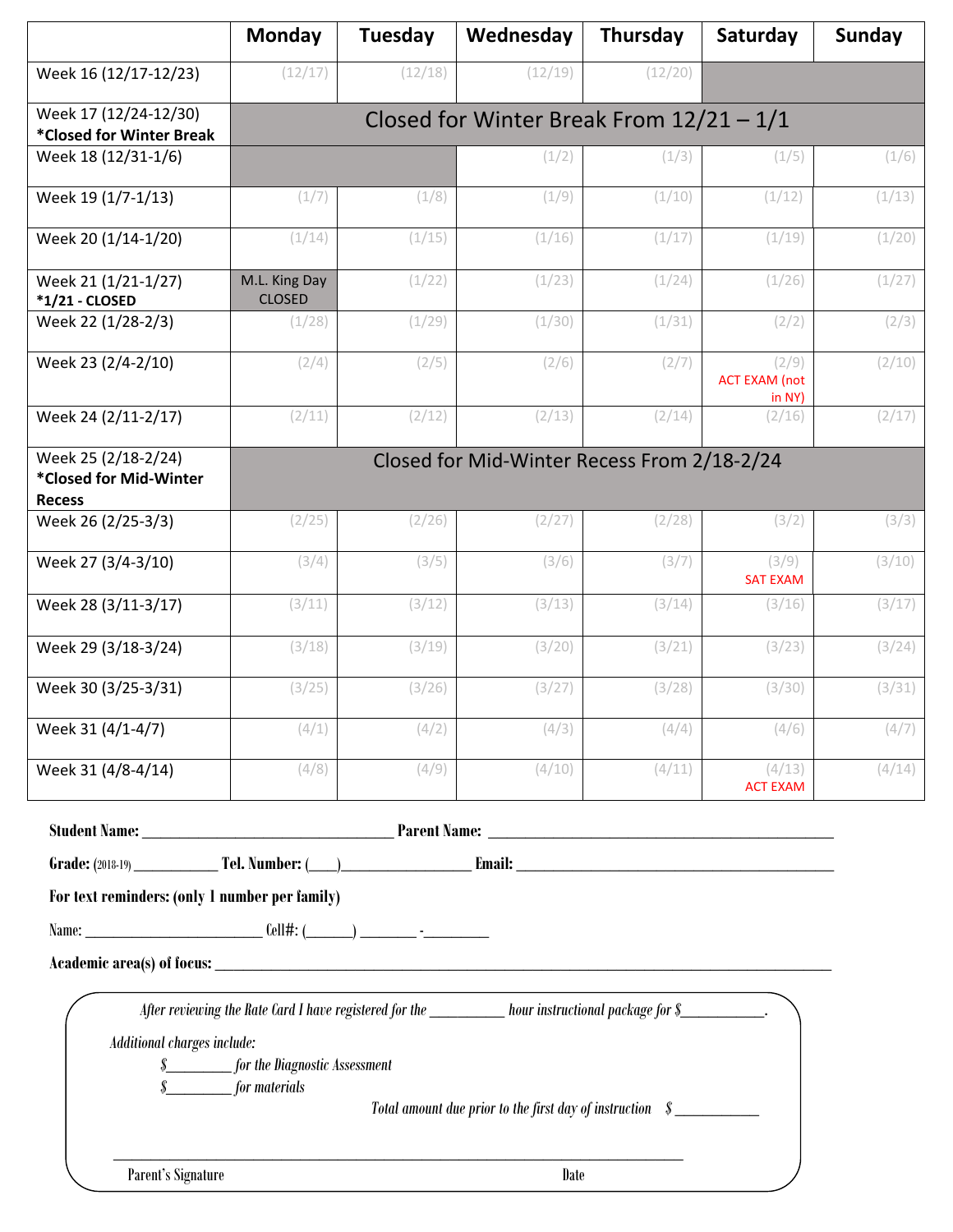## **ACT/SAT Practice Exam Sign-up**

**48-Hour Package** requires **4 scheduled** practice exams **36-Hour Package** requires **4 scheduled** practice exams **24-Hour Package** requires **3 scheduled** practice exams **18-Hour Package** requires **2 scheduled** practice exams

\*Students are always welcome to sit for additional practice exams/sections

Practice exams are typically scheduled on Saturday's and Sunday's at 9:15am as well as special dates (Columbus Day; Veterans Day; MLK Day -- testing begins 10:00 am on these dates)

Selected Dates  $1.$ 2.\_\_\_\_\_\_\_\_\_\_\_\_\_\_\_\_\_\_\_\_  $3.$  $4.$ 

All cancelled assessments must be made-up by the following week to avoid unnecessary charges. (1 hour will be deducted from your package).

\_\_\_\_\_\_\_\_\_\_\_\_\_\_\_\_\_\_\_\_\_\_\_\_\_\_\_\_\_\_\_\_\_\_\_\_ \_\_\_\_\_\_\_\_\_\_\_\_\_\_\_\_\_\_\_\_\_

\_\_\_\_\_\_\_\_\_\_\_\_\_\_\_\_\_\_\_\_\_\_\_\_\_\_\_\_\_\_\_\_\_\_\_\_ \_\_\_\_\_\_\_\_\_\_\_\_\_\_\_\_\_\_\_\_\_

Parent Signature Date

Student Signature Date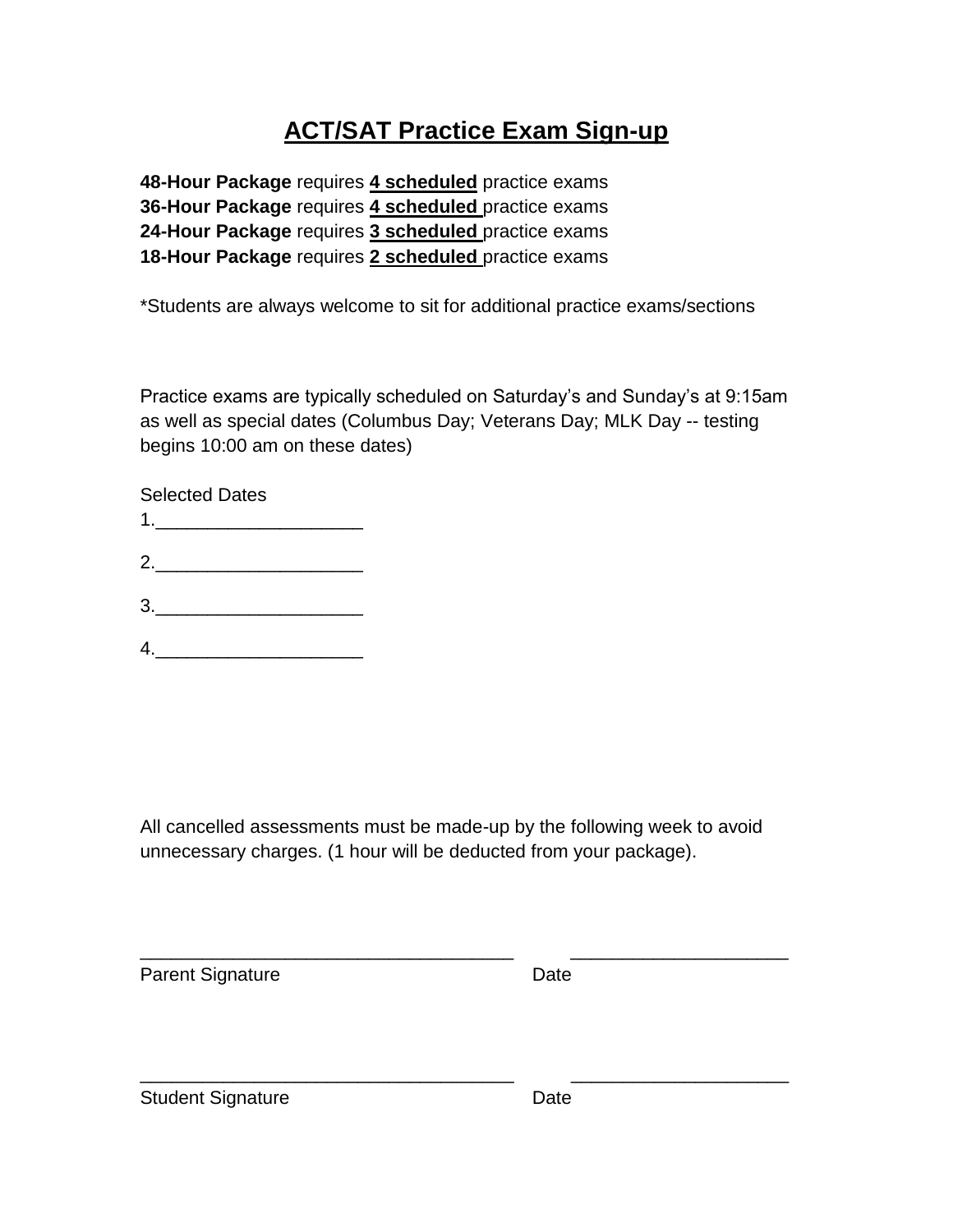#### **Policies**

We are delighted to be a part of your child's educational life. Please be aware of our policies in order to help your child get the most out of his or her experience at Achievement Learning Center.

- o **Conferencing:** We encourage parents to meet with us regularly for conferences at ALC. This helps parents to make informed educational decisions concerning their child. Conference appointments are available only between the hours of 10:00 – 3:00 Monday thru Thursday. If this time frame presents a hardship, please notify us and we will try to make alternate arrangements.
- o **Cancellations and make-up lessons: 24-hour** notice of any **cancellation** is required in order to receive a make-up session. If a cancellation is made without 24-hour notice, parents will be charged and no make-up will be given, except in cases of sudden illness or emergency.
- o **Payment:** In order for your child to be considered registered a package must be chosen and paid in full **before** the first session. A 10-day grace period will be given to those who do not have payment the day of registration. If payment is not received within 10 days of the initial registration or before the first session, whichever comes first, your child will no longer be considered registered and your preferred day(s) and time(s) will no longer be held. No refunds or credits will be given.
- o **Refunds:** Refunds are given only if the child withdraws **before** the first session. There are no refunds or credits given after the first session.
- o **Registration Form:** Any changes made to the initial registration form must be done before the first session in order not to get penalized. Though not recommended, parents are held accountable for registration forms filled out by the director over the phone. It is the parent's responsibility to review days and times registered for and make any necessary changes prior to the first session.
- o **Reserved Sessions:** If a student misses/cancels 3 consecutive sessions, the weekly timeslot may be considered forfeited and you may be asked to schedule sessions on a weekly basis, which does not guarantee availability. ALC will make this decision at its discretion and it will take effect only after a discussion with the student and parents.
- o As a courtesy, ALC will not turn away students who attend sessions beyond their purchased hours. If you do not wish to pay for additional hours attended, please contact us for an update on remaining hours or refer to the registration form provided. ALC does not assume responsibility for sessions attended beyond a purchased package.

\_\_\_\_\_\_\_\_\_\_\_\_\_\_\_\_\_\_\_\_\_\_\_\_\_\_\_\_\_\_\_\_\_\_\_\_\_\_\_\_\_\_\_\_\_\_\_\_\_\_\_\_\_\_\_\_\_\_\_\_\_

*I understand and accept the above policies.*

Parent Signature Date Date of the Date of the Date of the Date of the Date of the Date of the Date of the Date of the Date of the Date of the Date of the Date of the Date of the Date of the Date of the Date of the Date of

Print Name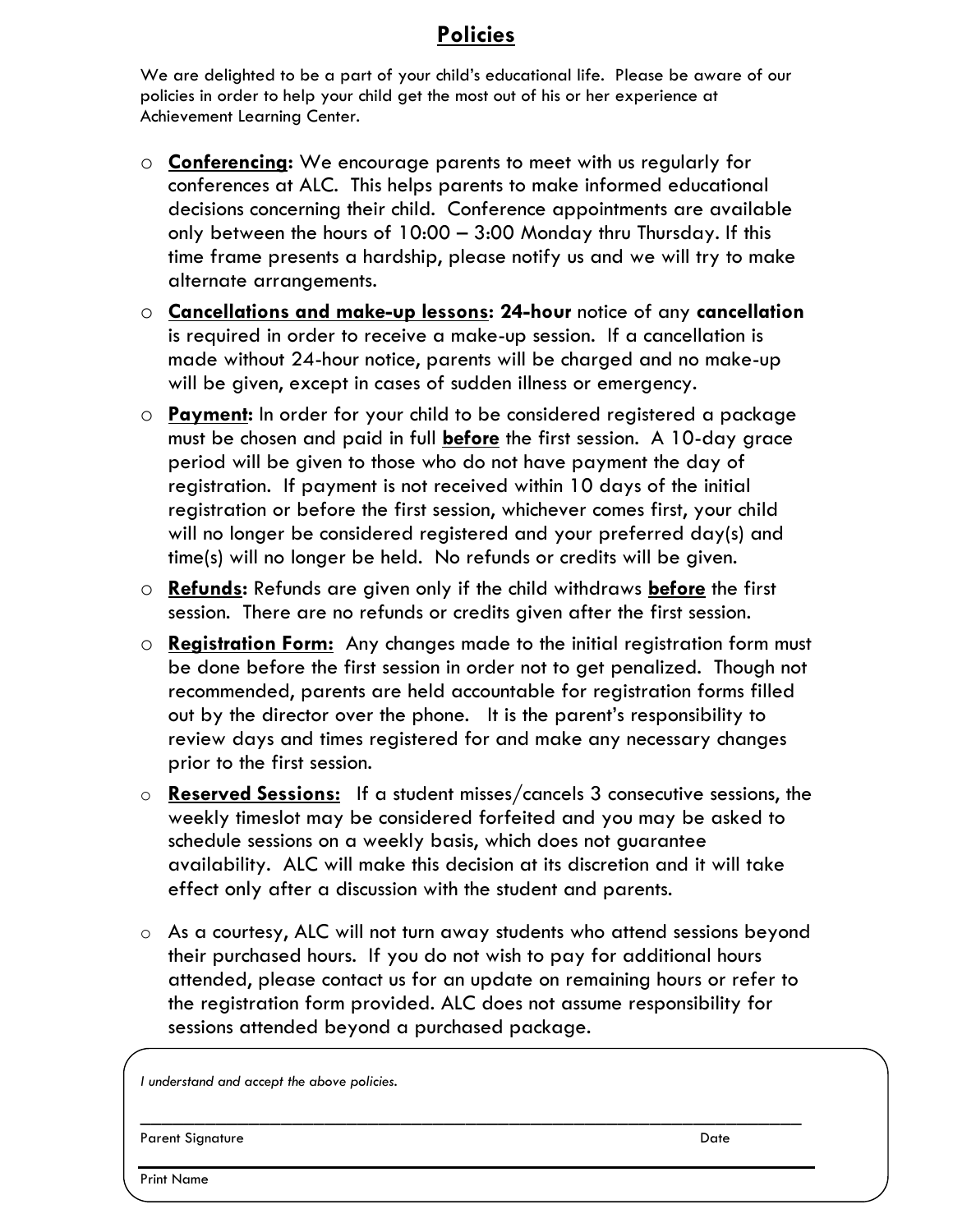#### **PERMISSION SLIP FOR PHOTOGRAPHING YOUR CHILD**

We would like your permission to take pictures of your child for our new website. We will never reference your child by name or provide any specific information regarding your child. We also will never sell these pictures; we will use them exclusively for Achievement Learning Center's purposes.

Please take a moment to let us know your preferences regarding our use of photos of your child(ren):

\_\_\_\_\_YES. I grant you permission to use photos of my child on Achievement Learning Center's website.

-OR-

\_\_\_\_\_ NO. Please do NOT take or use any photos of my child.

\_\_\_\_\_\_\_\_\_\_\_\_\_\_\_\_\_\_\_\_\_\_\_\_\_\_\_\_\_\_\_\_\_\_\_\_\_\_\_\_\_\_\_\_\_\_\_\_\_\_\_\_\_\_\_\_\_\_\_\_\_\_

\_\_\_\_\_\_\_\_\_\_\_\_\_\_\_\_\_\_\_\_\_\_\_\_\_\_\_\_\_\_\_\_\_\_\_\_\_\_\_\_\_\_\_\_\_\_\_\_\_\_\_\_\_\_\_\_\_\_\_\_\_\_

\_\_\_\_\_\_\_\_\_\_\_\_\_\_\_\_\_\_\_\_\_\_\_\_\_\_\_\_\_\_\_\_\_\_\_\_\_\_\_\_\_\_\_\_\_\_\_\_\_\_\_\_\_\_\_\_\_\_\_

Child(ren)'s Name(s) (PLEASE PRINT):

Parent/Guardian's Name (PLEASE PRINT):

\_\_\_\_\_\_\_\_\_\_\_\_\_\_\_\_\_\_\_\_\_\_\_\_\_\_\_\_\_\_\_\_\_\_\_\_\_\_\_\_\_\_\_\_\_\_

Parent/Guardian's Signature:

Date: \_\_\_\_\_\_\_\_\_\_\_\_\_\_\_\_\_\_\_\_\_\_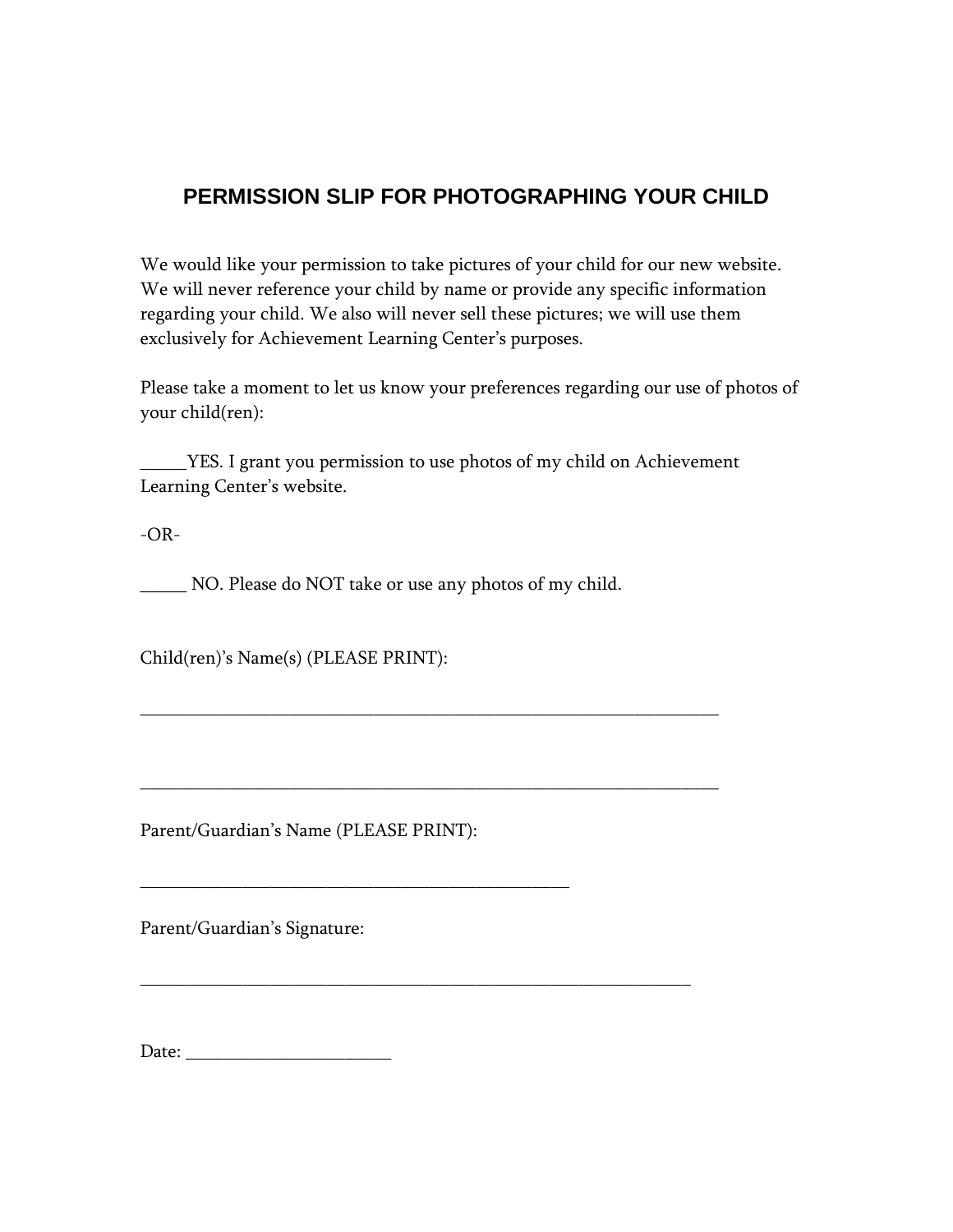# For updates and closures please refer to our website:  **achievementlearningcenter.com**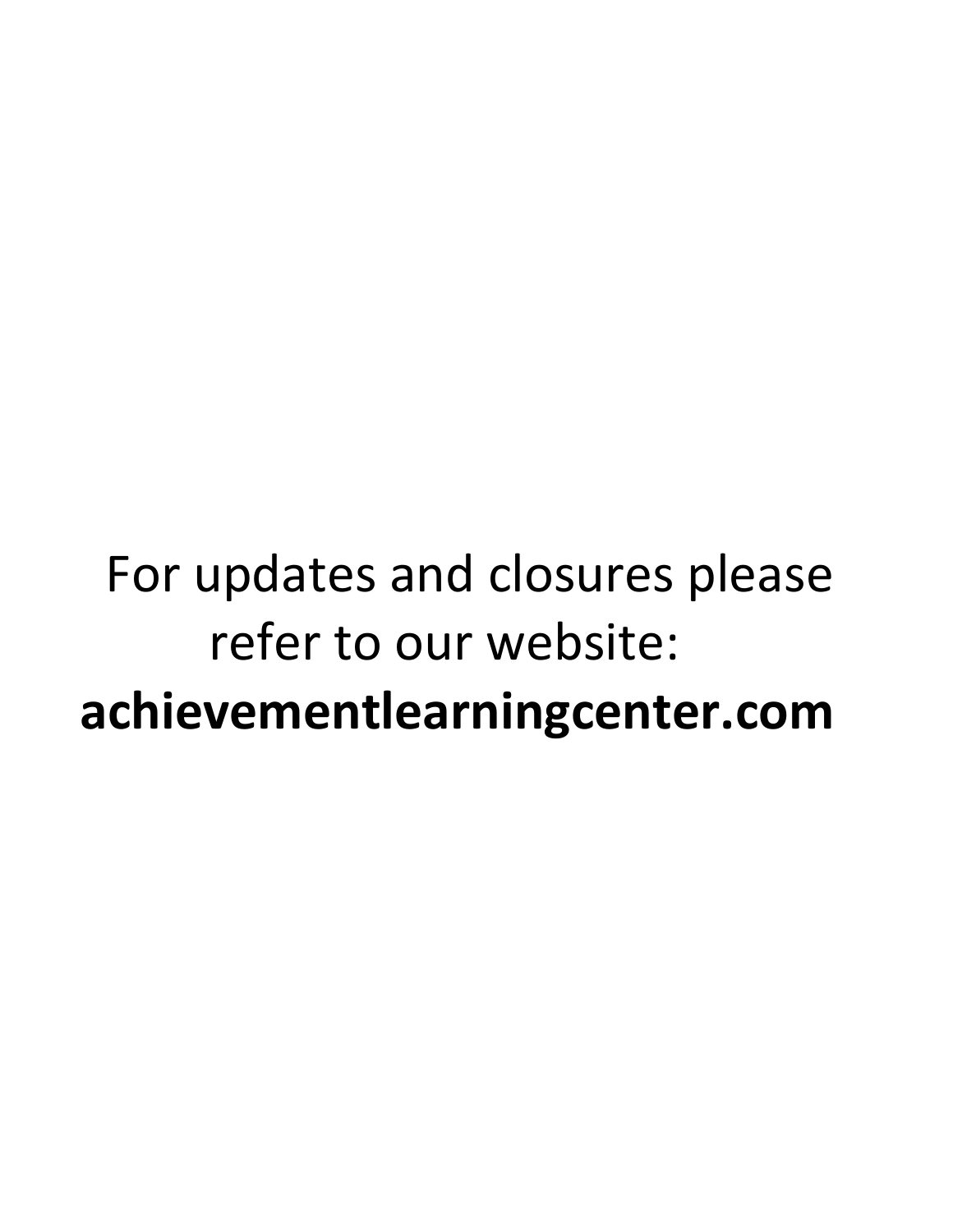#### **A PACKAGE MUST BE CHOSEN IN ORDER TO REGISTER Effective July 25th, 2018**

#### **Rates for Grades 6 - 12**

| <b>Packages</b>                                                                                    | <b>Rates</b>                                                                 |                                                                                                                                                                                                                                                                                                                 |  |  |  |
|----------------------------------------------------------------------------------------------------|------------------------------------------------------------------------------|-----------------------------------------------------------------------------------------------------------------------------------------------------------------------------------------------------------------------------------------------------------------------------------------------------------------|--|--|--|
| General Instruction<br>(Math, Reading, Writing)<br>SAT I & II, PSAT, ACT<br>(plus material charge) | <b>Cash or Check</b><br>\$3,696.00<br>\$2,844.00<br>\$1,920.00<br>\$1,458.00 | <b>Credit</b><br>\$3,770.00<br>48 Hours of Instruction (\$77.00 per hour)<br>$\sim$<br>\$2,901.00<br>- 36 Hours of Instruction (\$79.00 per hour)<br>\$1,958.00<br>24 Hours of Instruction (\$80.00 per hour)<br>$\overline{\phantom{a}}$<br>\$1,487.00<br>18 Hours of Instruction (\$81.00 per hour)<br>$\sim$ |  |  |  |
| ISEE/SSAT, TACHS, HSPT<br>(plus material charge)                                                   | <b>Cash or Check</b><br>\$2,880.00<br>\$1,944.00<br>\$1,494.00               | <b>Credit</b><br>$$2,938.00$ - 36 Hours of Instruction (\$80.00 per hour)<br>$$1,983.00$ - 24 Hours of Instruction (\$81.00 per hour)<br>18 Hours of Instruction (\$83.00 per hour)<br>\$1,524.00<br>$\sim$ $-$                                                                                                 |  |  |  |

Packages must be paid in *full* prior to starting instruction.

| <b>Diagnostic Testing</b>                 | <b>Rates</b> |
|-------------------------------------------|--------------|
| Initial Educational Diagnostic Evaluation | \$195.00     |
| <b>Additional Diagnostic Evaluation</b>   | \$85.00      |